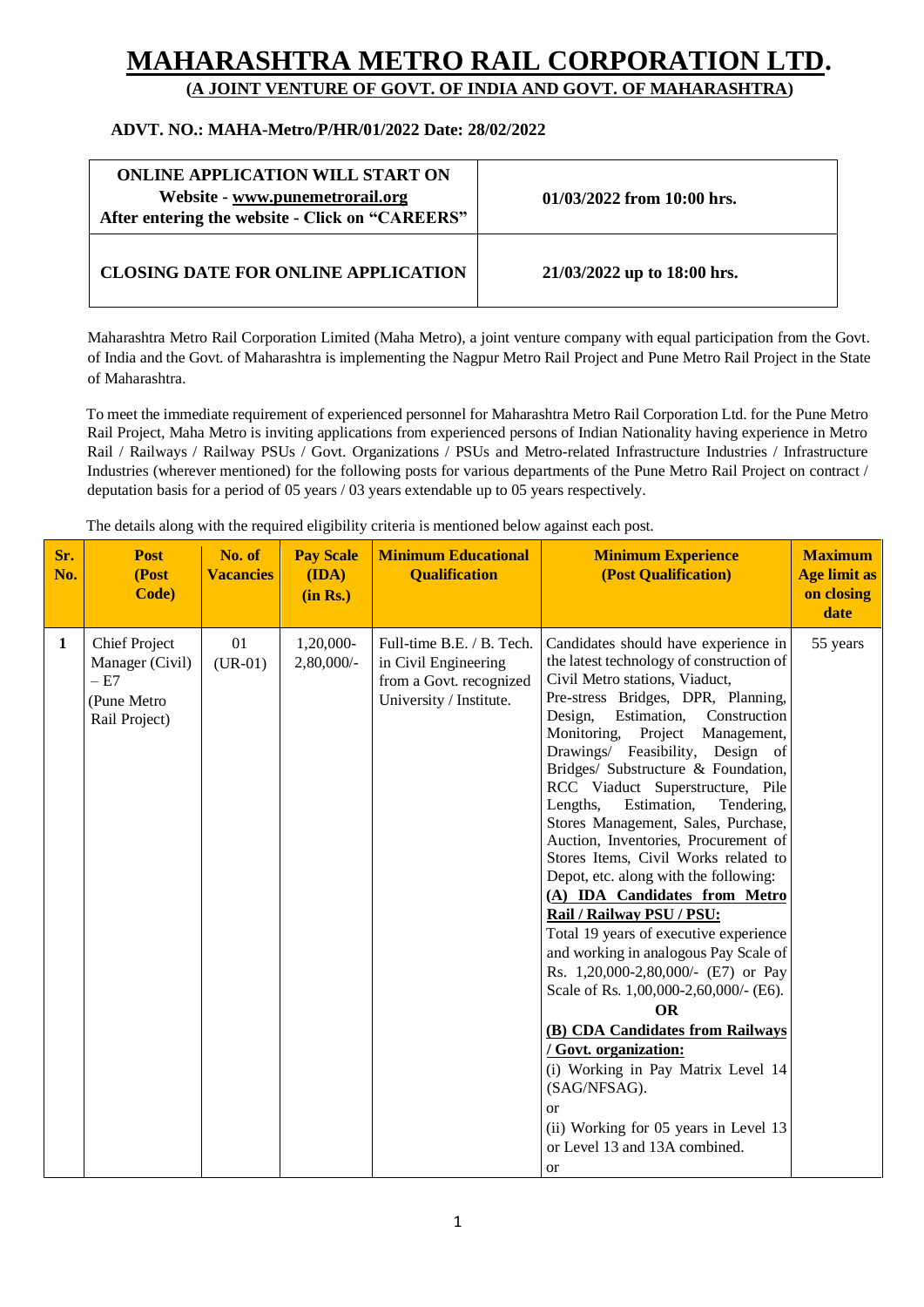|                |                                                                        |                 |                            |                                                                                                              | (iii) Candidates with total 19 years of<br>Group 'A' experience and currently<br>working in Level 13 or Level 13A.<br><b>OR</b><br>(C) Candidates from Metro Related<br><b>Infrastructure Industries:</b><br>Total 19 years executive experience<br>and working with CTC of Rs.<br>2,50,000/- per month.                                                                                                                                                                                                                                                                                                                                                                                                                                                                                                                                                                                                                                                                                                                          |          |
|----------------|------------------------------------------------------------------------|-----------------|----------------------------|--------------------------------------------------------------------------------------------------------------|-----------------------------------------------------------------------------------------------------------------------------------------------------------------------------------------------------------------------------------------------------------------------------------------------------------------------------------------------------------------------------------------------------------------------------------------------------------------------------------------------------------------------------------------------------------------------------------------------------------------------------------------------------------------------------------------------------------------------------------------------------------------------------------------------------------------------------------------------------------------------------------------------------------------------------------------------------------------------------------------------------------------------------------|----------|
| $\overline{2}$ | General<br>Manager<br>$(Finance) - E7$<br>(Pune Metro<br>Rail Project) | 01<br>$(UR-01)$ | 1,20,000-<br>2,80,000/-    | CA / ICWA from a<br>Govt. recognized<br>University / Institute.                                              | Candidates should have experience in<br>different areas of Finance & Accounts<br>viz. Corporate Accounting, Financial<br>Management,<br>Direct/<br>Taxation-<br>Indirect,<br>Treasury<br>Management,<br>Governance,<br>Corporate<br>Tender<br>Evaluation, Vetting of Contracts/<br>Offers/ Estimate, etc. along with the<br>following:<br>(A) IDA Candidates from Metro<br>Rail / Railway PSU / PSU:<br>Total 19 years of executive experience<br>and working in analogous Pay Scale of<br>Rs. 1,20,000-2,80,000/- (E7) or Pay<br>Scale of Rs. 1,00,000-2,60,000/- (E6).<br><b>OR</b><br>(B) CDA Candidates from Railways<br>/ Govt. organization:<br>(i) Working in Pay Matrix Level 14<br>(SAG/NFSAG).<br><sub>or</sub><br>(ii) Working for 05 years in Level 13<br>or Level 13 and 13A combined.<br><sub>or</sub><br>(iii) Candidates with total 19 years of<br>Group 'A' experience and currently<br>working in Level 13 or Level 13A.<br>Preference:<br>Candidates<br>having<br>knowledge of SAP / ERP will be<br>preferred. | 55 years |
| $\mathbf{3}$   | General<br>Manager<br>(Systems) – E7<br>(Pune Metro<br>Rail Project)   | 01<br>$(UR-01)$ | 1,20,000-<br>$2,80,000/$ - | Full-time B.E. / B. Tech.<br>in Electrical Engineering<br>from a Govt. recognized<br>University / Institute. | Candidates should have experience in<br>MEP system of Metro, Erection of<br>Lifts & Escalators, E&M, General<br>Services, Lighting of Stations,<br>Installation, Testing & Commissioning<br>of the Tunnel Ventilation System,<br>Power Generation and Distribution<br>Network, Power Backup like Solar /<br>Diesel Generation set, etc. along with<br>the following:<br>(A) <b>IDA Candidates from Metro</b><br>Rail / Railway PSU / PSU:<br>Total 19 years of executive experience<br>and working in analogous Pay Scale<br>of Rs. 1,20,000-2,80,000/- (E7) or<br>Pay Scale of Rs. 1,00,000-2,60,000/-<br>$(E6)$ .<br><b>OR</b><br>(B) CDA Candidates from Railways<br>/ Govt. organizations:                                                                                                                                                                                                                                                                                                                                    | 55 years |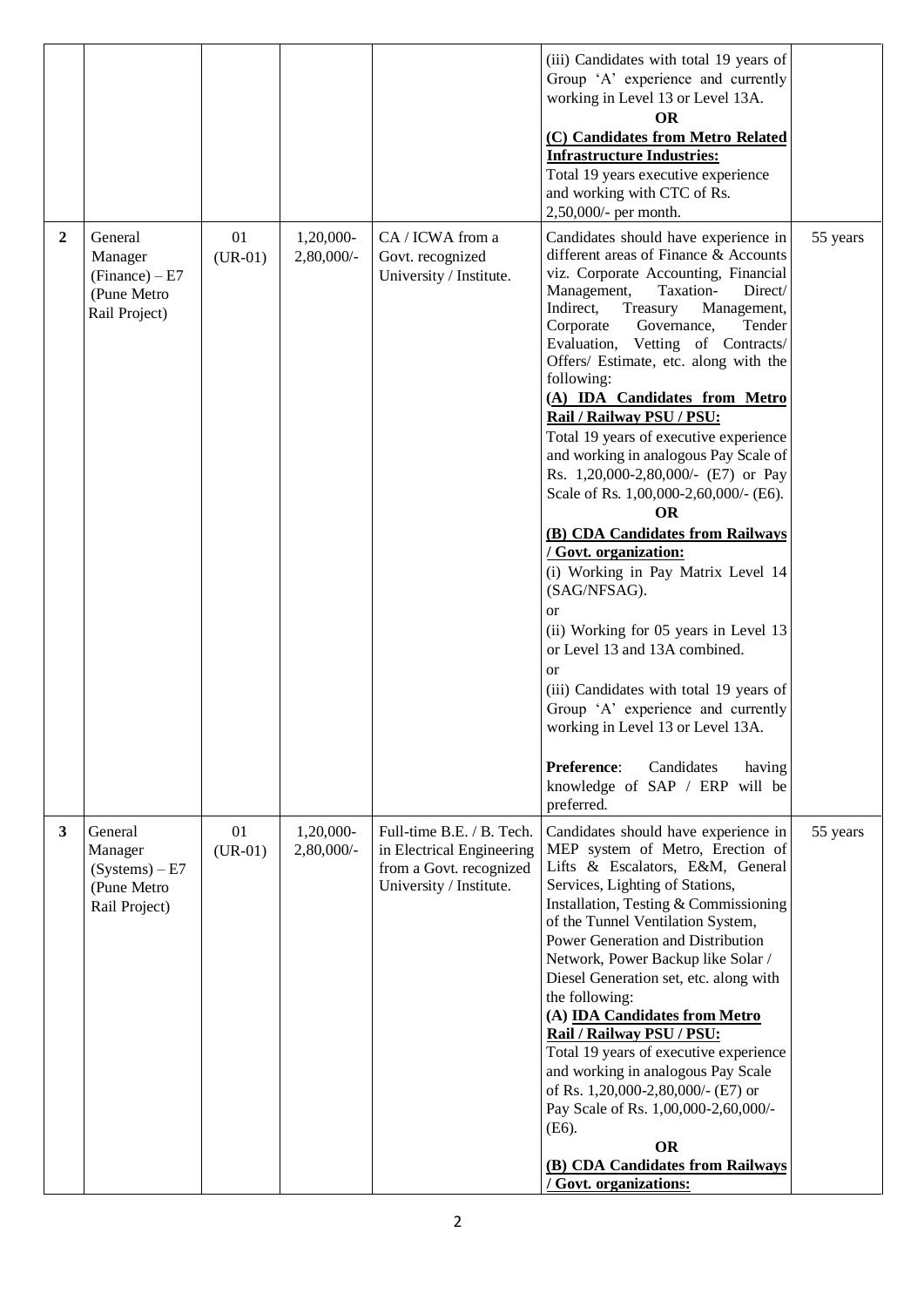|                         |                                                                                                                                                 |                 |                            |                                                                                                                                                                                        | (i) Working in Pay Matrix Level<br>14 (SAG/NFSAG).<br><b>or</b><br>(ii) Working for 05 years in Level 13<br>or Level 13 and 13A combined.<br><sub>or</sub><br>(iii) Candidates with total 19 years of<br>Group 'A' experience and currently<br>working in Level 13 or Level 13A.<br><b>OR</b><br>(C) Candidates from Metro Related<br><b>Infrastructure Industries:</b><br>Total 19 years of executive experience<br>and working with CTC of Rs.<br>2,50,000/- per month.                                                                                                                                                                                                                                                                                                                                                                                                                                                                                                                                                                                                                                                                                                                                                                 |          |
|-------------------------|-------------------------------------------------------------------------------------------------------------------------------------------------|-----------------|----------------------------|----------------------------------------------------------------------------------------------------------------------------------------------------------------------------------------|-------------------------------------------------------------------------------------------------------------------------------------------------------------------------------------------------------------------------------------------------------------------------------------------------------------------------------------------------------------------------------------------------------------------------------------------------------------------------------------------------------------------------------------------------------------------------------------------------------------------------------------------------------------------------------------------------------------------------------------------------------------------------------------------------------------------------------------------------------------------------------------------------------------------------------------------------------------------------------------------------------------------------------------------------------------------------------------------------------------------------------------------------------------------------------------------------------------------------------------------|----------|
| $\overline{\mathbf{4}}$ | <b>Additional Chief</b><br>Project Manager<br>(Electrical /<br>Mechanical,<br>Electrical &<br>$Plumbing$ ) – E6<br>(Pune Metro<br>Rail Project) | 01<br>$(UR-01)$ | 1,00,000-<br>$2,60,000/$ - | Full-time B.E. / B. Tech.<br>in Electrical / Electronics<br>/ Electronics &<br>Telecommunication<br>Engineering or<br>equivalent from a Govt.<br>recognized University /<br>Institute. | Candidates should have experience in<br>MEP system of Metro, Operation $\&$<br>Maintenance of Various Plant and<br>Machineries, Erection of Lifts &<br>Escalators, E&M, General Services,<br>Lighting of Stations, Installation,<br>Testing & Commissioning of E&M,<br>Earth-Mat & HVAC Design, Drawing<br>of Stations/Depots, Fire Fighting &<br>Plumbing System of Stations/Depots,<br>Power Generation and Distribution<br>Network,<br>Power<br>Backup<br>like<br>Solar/Diesel Generation Set, etc. along<br>with the following:<br>(A) IDA Candidates from Metro<br>Rail / Railway PSU / PSU:<br>Total 15 years of executive experience<br>and working in analogous Pay Scale of<br>Rs. 1,00,000-2,60,000/- (E6) or Pay<br>Scale of Rs. 90,000-2,40,000/- (E5).<br><b>OR</b><br>(B) CDA Candidates from Railways<br>Govt. organization:<br>(i) Working for 03 years in Pay Matrix<br>Level 13 or Level 13 and 13A<br>combined.<br>$\alpha$<br>(ii) Total 15 years of Group 'A' service<br>and currently working in Level 13 or<br>Level 13A.<br><b>OR</b><br>(C) Candidates from Metro Related<br><b>Infrastructure Industries:</b><br>Total 15 years of executive experience<br>and working with CTC of Rs.<br>2,20,000/- per month. | 53 years |
| 5                       | <b>Additional Chief</b><br>Project Manager<br>(Electrical /<br>$Underground) -$<br>E <sub>6</sub><br>(Pune Metro<br>Rail Project)               | 01<br>$(UR-01)$ | 1,00,000-<br>$2,60,000/$ - | Full-time B.E. / B. Tech.<br>in Electrical Engineering<br>from a Govt. recognized<br>University / Institute.                                                                           | Candidates should have experience in<br>Underground Stations,<br>Tunnelling,<br>Design Development, Procurement,<br>Installation, Testing & Commissioning<br>of the Tunnel Ventilation System,<br>Managing Installation,<br>Testing $\&$<br>Commissioning<br>Operation/<br>and<br>Erection of Lifts & Escalators, etc.<br>along with the following:                                                                                                                                                                                                                                                                                                                                                                                                                                                                                                                                                                                                                                                                                                                                                                                                                                                                                       | 53 years |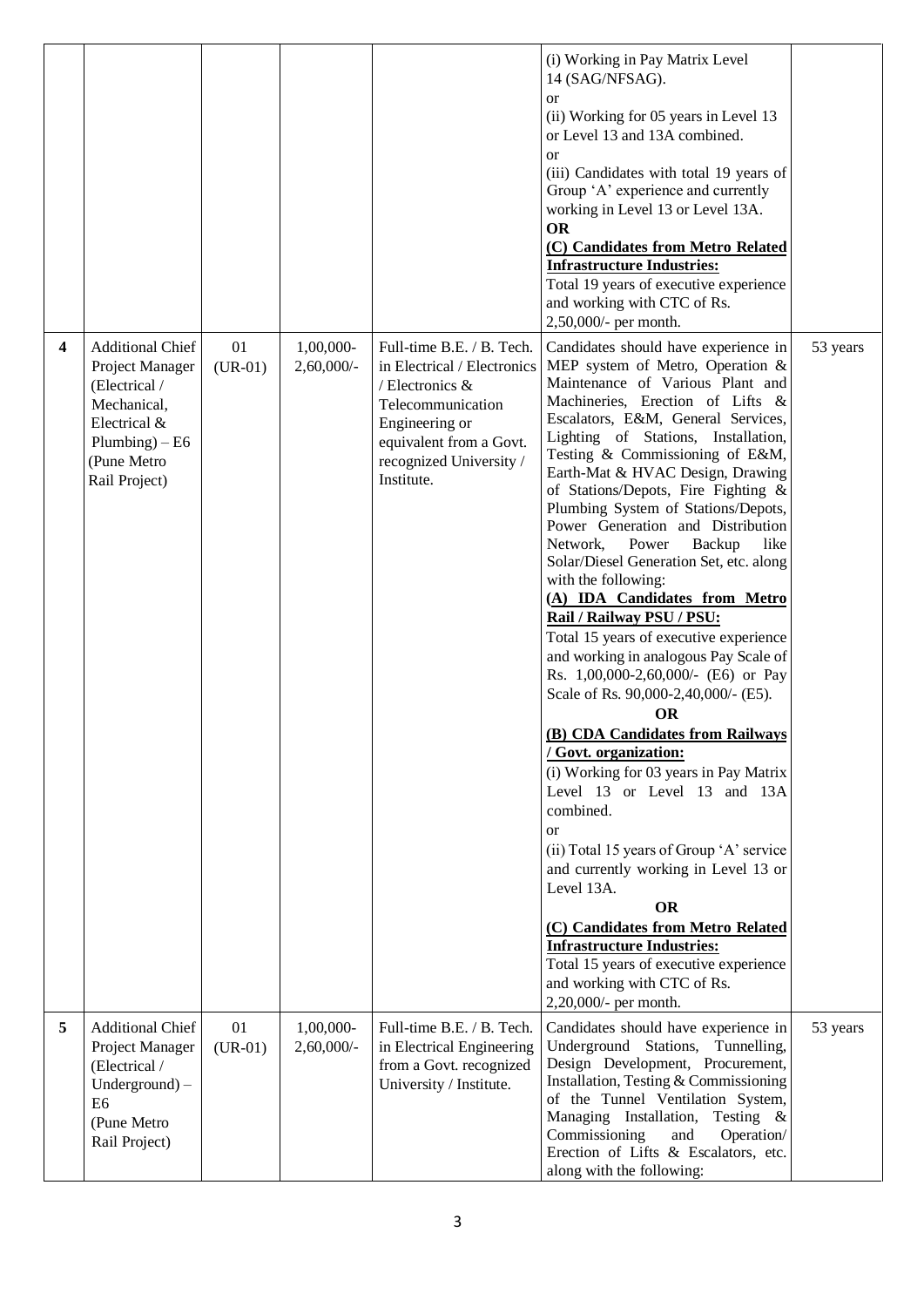|   |                                                                                            |                 |                            |                                                                                                         | (A) IDA Candidates from Metro<br>Rail / Railway PSU / PSU:<br>Total 15 years of executive experience<br>and working in analogous Pay Scale of<br>Rs. 1,00,000-2,60,000/- (E6) or Pay<br>Scale of Rs. 90,000-2,40,000/- (E5).<br><b>OR</b><br>(B) CDA Candidates from Railways<br>/ Govt. organization:<br>(i) Working for 03 years in Pay Matrix<br>Level 13 or Level 13 and 13A<br>combined.<br><b>or</b><br>(ii) Total 15 years of Group 'A' service<br>and currently working in Level 13 or<br>Level 13A.<br><b>OR</b><br>(C) Candidates from Metro Related<br><b>Infrastructure Industries:</b><br>Total 15 years of executive experience<br>and working with CTC of<br>Rs. 2,20,000/- per month.                                                                                                                                                                                                                                                                                                                                                                                                                                                                                                                                                               |          |
|---|--------------------------------------------------------------------------------------------|-----------------|----------------------------|---------------------------------------------------------------------------------------------------------|---------------------------------------------------------------------------------------------------------------------------------------------------------------------------------------------------------------------------------------------------------------------------------------------------------------------------------------------------------------------------------------------------------------------------------------------------------------------------------------------------------------------------------------------------------------------------------------------------------------------------------------------------------------------------------------------------------------------------------------------------------------------------------------------------------------------------------------------------------------------------------------------------------------------------------------------------------------------------------------------------------------------------------------------------------------------------------------------------------------------------------------------------------------------------------------------------------------------------------------------------------------------|----------|
| 6 | <b>Additional Chief</b><br>Project Manager<br>(Civil) – E6<br>(Pune Metro<br>Rail Project) | 01<br>$(UR-01)$ | 1,00,000-<br>$2,60,000/$ - | Full-time B.E. / B. Tech.<br>in Civil Engineering<br>from a Govt. recognized<br>University / Institute. | Candidates should have experience in<br>the latest technology of construction of<br>Civil Metro Stations, Viaduct,<br>Pre-stress Bridges, DPR, Planning,<br>Estimation, Construction<br>Design,<br>Monitoring, Project Management,<br>Drawings/ Feasibility, Design of<br>Bridges/ Substructure & Foundation,<br>RCC Viaduct Superstructure, Pile<br>Estimation,<br>Lengths,<br>Tendering,<br>Stores Management, Sales, Purchase,<br>Auction, Inventories, Procurement of<br>Stores Items, Civil Works related to<br>Depot, etc. along with the following:<br>(A) IDA Candidates from Metro<br>Rail / Railway PSU / PSU:<br>Total 15 years of executive experience<br>and working in analogous Pay Scale of<br>Rs. 1,00,000-2,60,000/- (E6) or Pay<br>Scale of Rs. 90,000-2,40,000/- (E5).<br><b>OR</b><br>(B) CDA Candidates from Railways<br>/ Govt. organization:<br>(i) Working for 03 years in Pay Matrix<br>Level 13 or Level 13 and 13A<br>combined.<br><b>or</b><br>(ii) Total 15 years of Group 'A' service<br>and currently working in Level 13 or<br>Level 13A.<br><b>OR</b><br>(C) Candidates from Metro Related<br><b>Infrastructure Industries:</b><br>Total 15 years of Executive experience<br>and working with CTC of Rs.<br>2,20,000/- per month. | 53 years |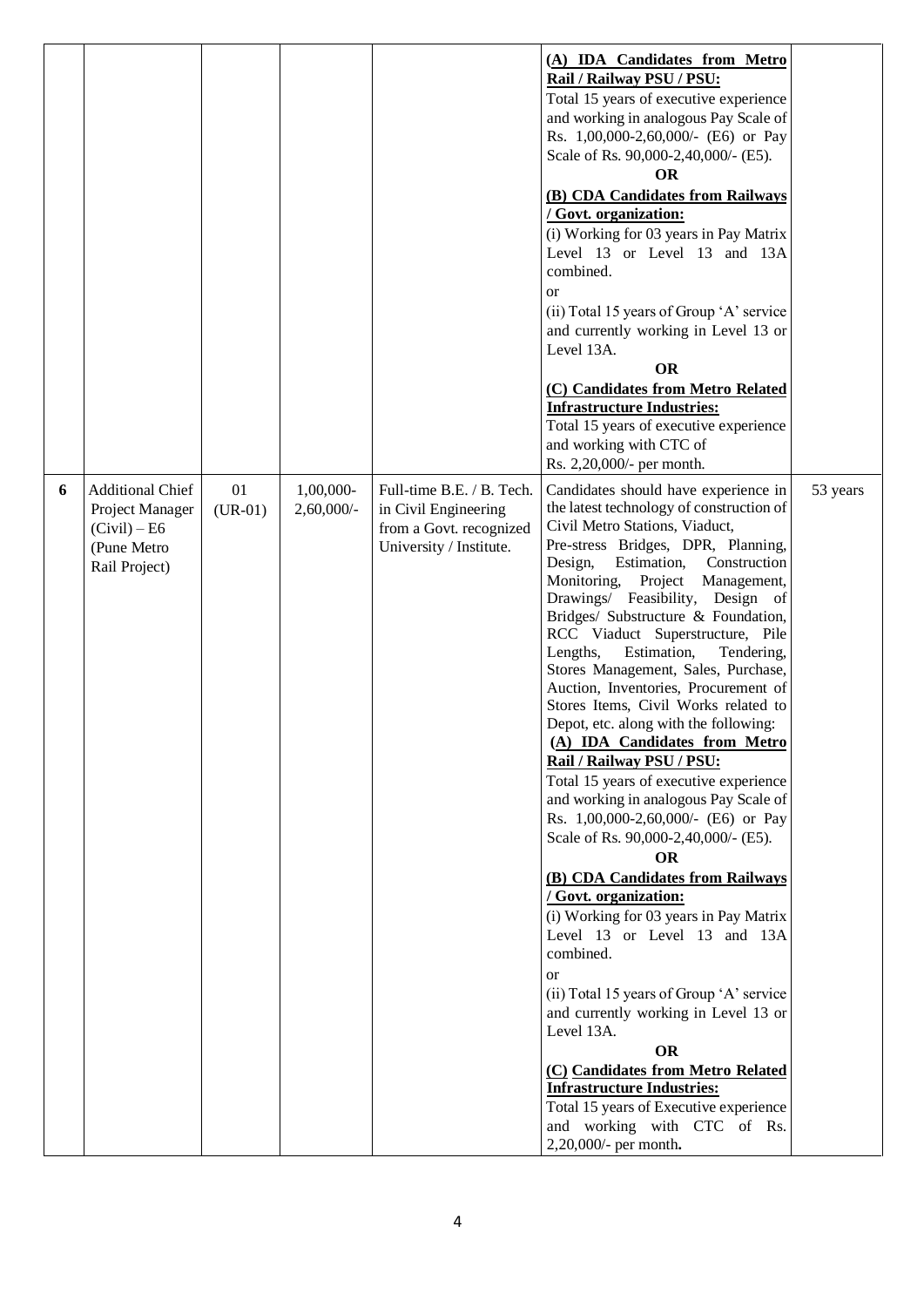| 7 | Additional<br><b>Chief Project</b><br>Manager<br>$(Traction) - E6$<br>(Pune Metro<br>Rail Project) | 01<br>$(UR-01)$ | 1,00,000-<br>$2,60,000/$ - | Full-time B.E. / B. Tech.<br>in Electrical Engineering<br>from a Govt. recognized<br>University / Institute. | Candidates should have experience in<br>the latest technology of Metro Traction<br>Designing & Construction and Power<br>and<br>International<br>Supply,<br>OHE<br>Competitive Bidding, Computerized<br>Designing and Drawing, etc. along<br>with the following:<br>(A) IDA Candidates from Metro<br>Rail / Railway PSU/PSU:<br>Total 15 years of executive experience<br>and working in analogous Pay Scale of<br>Rs. 1,00,000-2,60,000/- (E6) or Pay<br>Scale of Rs. 90,000-2,40,000/- (E5).<br><b>OR</b><br>(B) CDA Candidates from Railways<br><u>/ Govt. organization:</u><br>(i) Working for 03 years in Pay Matrix<br>Level 13 or Level 13 and 13A<br>combined.<br><b>or</b><br>(ii) Total 15 years of Group 'A' service<br>and currently working in Level 13 or<br>Level 13A.<br><b>OR</b><br>(C) Candidates from Metro Related<br><b>Infrastructure Industries:</b><br>Total 15 years of Executive experience<br>and working with CTC of Rs.<br>2,20,000/- per month.<br>Preference: candidate having specific<br>experience in the design of 25 KV AC<br>traction, HV cable laying shall be<br>preferred. | 53 years |
|---|----------------------------------------------------------------------------------------------------|-----------------|----------------------------|--------------------------------------------------------------------------------------------------------------|---------------------------------------------------------------------------------------------------------------------------------------------------------------------------------------------------------------------------------------------------------------------------------------------------------------------------------------------------------------------------------------------------------------------------------------------------------------------------------------------------------------------------------------------------------------------------------------------------------------------------------------------------------------------------------------------------------------------------------------------------------------------------------------------------------------------------------------------------------------------------------------------------------------------------------------------------------------------------------------------------------------------------------------------------------------------------------------------------------------------|----------|
| 8 | Joint General<br>Manager<br>$(Admin.) - E5$<br>(Pune Metro<br>Rail Project)                        | 01<br>$(UR-01)$ | 90,000-<br>$2,40,000/$ -   | Any Graduate degree<br>with First Division from<br>recognized University /<br>Institute.                     | Candidates should have experience in<br>Administration work in Govt. Metro<br>Rail/ Govt. Organization/ PSUs along<br>with the following:<br>(A) IDA Candidates from Metro<br>Rail / Railway PSU / PSU:<br>Total 14 years of Executive experience<br>and working in analogous Pay Scale<br>of Rs. 90,000-2,40,000/- (E5) or<br>working in Pay Scale of Rs. 80,000-<br>$2,20,000/$ - (E4).<br><b>OR</b><br>(B) CDA Candidates from Railways<br>/ Govt. organizations:<br>Working in Pay Matrix Level 13 or<br>Level 13A or working for 3 years in<br>Pay matrix level 12 or total 14 years<br>of group 'A' service and currently<br>working in level 12.<br><b>OR</b><br>(C) Candidates from Metro Related<br><b>Infrastructure Industries:</b><br>Total 14 years of Executive experience<br>and working with CTC of Rs.<br>2,00,000/- per month.                                                                                                                                                                                                                                                                    | 50 years |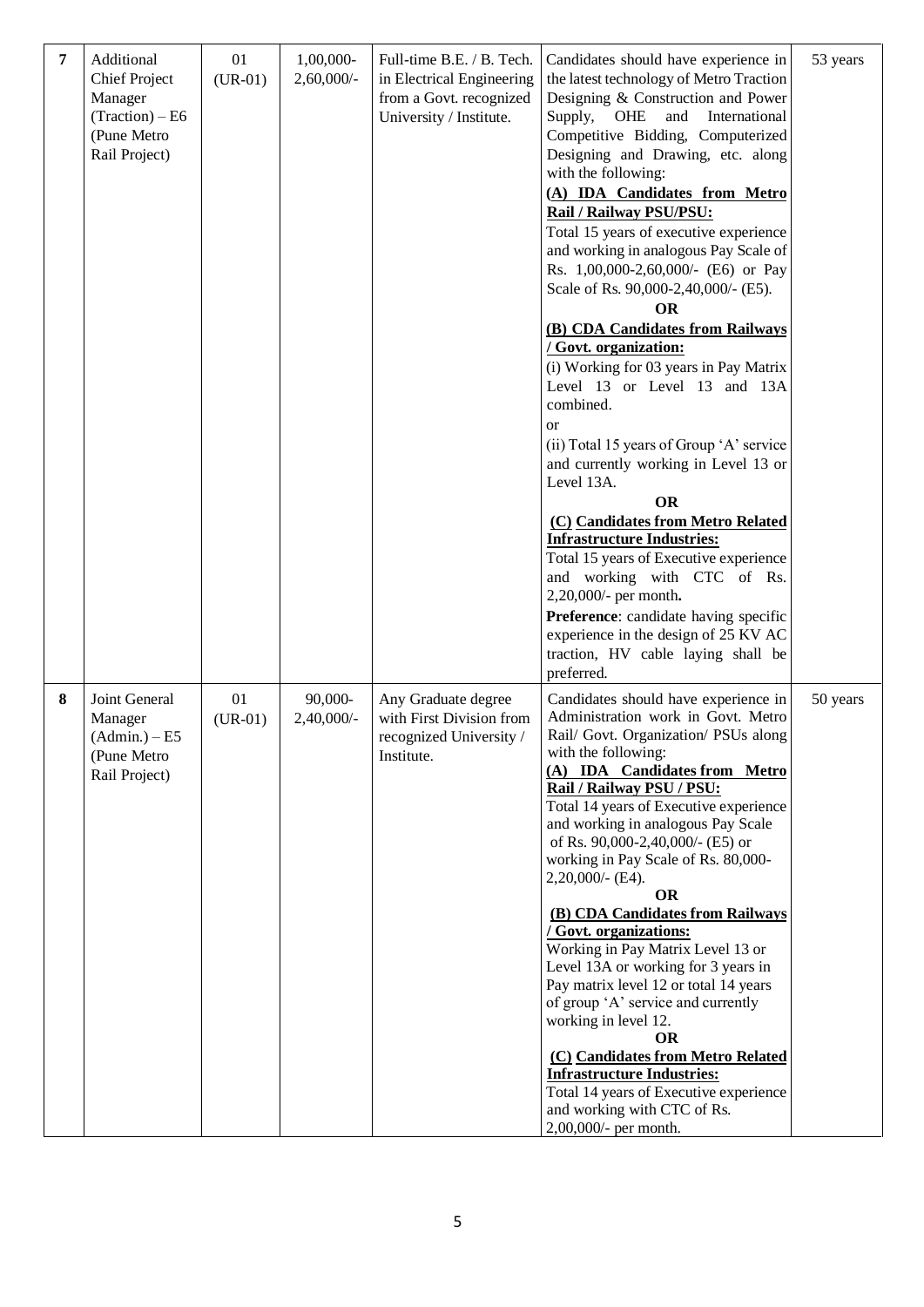| 9  | Joint General<br>Manager $(I.T.)$ –<br>E <sub>5</sub><br>(Pune Metro<br>Rail Project)                        | 01<br>$(UR-01)$ | 90,000-<br>$2,40,000/$ - | Full-time B.E. / B. Tech.<br>in Computer<br>Engineering /I.T. /<br>Electronics / Electronics<br>& Telecommunications<br>Engineering from a<br>Govt. recognized<br>University / Institute. | Candidates should have experience in<br>implementing I.T. based solutions /<br>project, AP / PRIMAVERA / BIM<br>should<br>excellent<br>and<br>have<br>communication skills and proven<br>ability to influence across all levels of<br>the business and IT organization in<br>order to achieve business goals<br>strategic thought leader with a<br>demonstrated ability to identify<br>business issues / opportunities and to<br>frame sustainable solution, excellent<br>collaborative skills with the ability to<br>drive significant results in highly<br>matrixes organization along with the<br>following:<br>(A) IDA Candidates from Metro<br>Rail / Railway PSU / PSU:<br>Total 14 years of Executive experience<br>and working in analogous Pay Scale<br>of Rs. 90,000-2,40,000/- (E5) or Rs.<br>80,000-2,20,000/- (E4).<br><b>OR</b><br>(B) CDA Candidates from Railways<br><b>/Govt. organizations:</b><br>Working in Pay Matrix Level 13 or<br>level 13A or working for 3 years in<br>Pay matrix level 12 or total 14 years<br>of group 'A' service and currently<br>working in level 12.<br><b>OR</b><br>(C) Candidates from Metro Related<br><b>Infrastructure Industries:</b><br>Total 14 years of Executive experience<br>and working with CTC of Rs.<br>2,00,000/- per month.<br>Preference: Experience in<br>implementing IT Solutions in<br>infrastructure / Railways / Metro<br>Industry will be preferred. | 50 years |
|----|--------------------------------------------------------------------------------------------------------------|-----------------|--------------------------|-------------------------------------------------------------------------------------------------------------------------------------------------------------------------------------------|--------------------------------------------------------------------------------------------------------------------------------------------------------------------------------------------------------------------------------------------------------------------------------------------------------------------------------------------------------------------------------------------------------------------------------------------------------------------------------------------------------------------------------------------------------------------------------------------------------------------------------------------------------------------------------------------------------------------------------------------------------------------------------------------------------------------------------------------------------------------------------------------------------------------------------------------------------------------------------------------------------------------------------------------------------------------------------------------------------------------------------------------------------------------------------------------------------------------------------------------------------------------------------------------------------------------------------------------------------------------------------------------------------------------------------|----------|
| 10 | Senior Deputy<br><b>Chief Project</b><br>Manager<br>(Rolling Stock)<br>$-E4$<br>(Pune Metro<br>Rail Project) | 01<br>$(UR-01)$ | 80,000-<br>$2,20,000/$ - | Full-time B.E. / B. Tech.<br>in Electrical /Mechanical<br>Engineering from a<br>Govt. recognized<br>University / Institute.                                                               | Candidates should have experience in<br>Manufacturing,<br>Designing,<br>Installation, Maintenance of Rolling<br>Stock especially EMU or Metro<br>coaches. Should be well conversant<br>with<br>latest<br>technology<br>and<br>specification of Metro Rolling Stock &<br>International Competitive Bidding,<br>Computerised Designing & Drawing<br>etc. Specific experience related to 25<br>KV AC Voltage Propulsion System,<br>Microprocessor Based Control and<br>Interface with Signalling, hands-on<br>knowledge on various Computer<br>Application is required. Candidates<br>should be conversant with brake,<br>bogie, APS, Cl, etc. along with the<br>following:<br>(A) IDA Candidates from Metro<br>Rail / Railway PSU / PSU:                                                                                                                                                                                                                                                                                                                                                                                                                                                                                                                                                                                                                                                                                         | 48 years |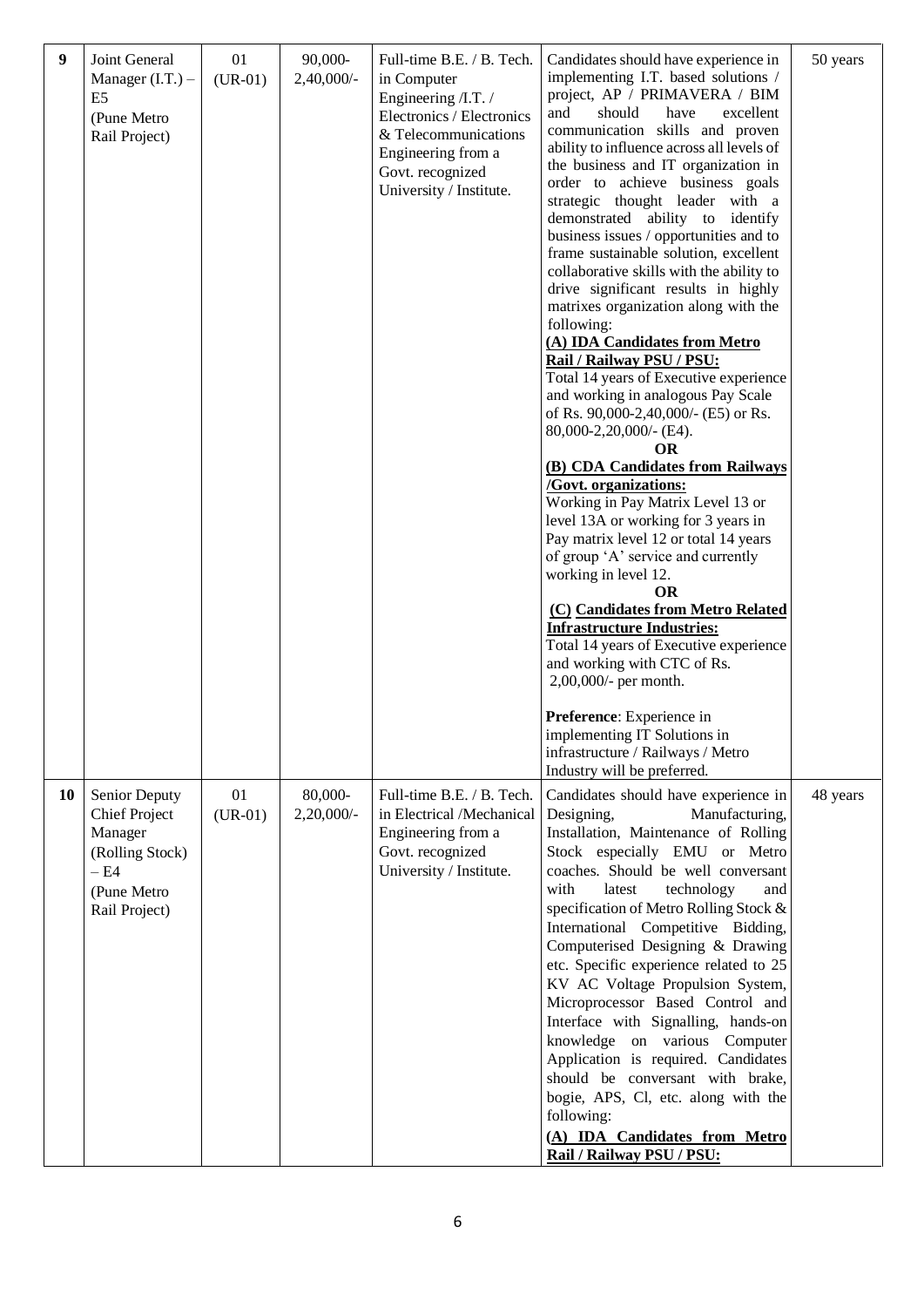|    |                                                                                                  |                            |                          |                                                                                                         | Total 11 years of executive experience<br>and working in analogous Pay Scale of<br>Rs. 80,000-2,20,000/- (E4) or Rs.<br>70,000-2,00,000/- (E3).<br><b>OR</b><br>(B) CDA Candidates from Railways<br>/ Govt. organization:<br>Working in Pay Matrix Level 12.<br><b>OR</b><br>(C) Candidates from Metro Related<br><b>Infrastructure Industries:</b><br>Total 11 years of Executive experience<br>and working with CTC of Rs.<br>1,80,000/- per month.                                                                                                                                                                                                                                                                                                                                                                                                                        |          |
|----|--------------------------------------------------------------------------------------------------|----------------------------|--------------------------|---------------------------------------------------------------------------------------------------------|------------------------------------------------------------------------------------------------------------------------------------------------------------------------------------------------------------------------------------------------------------------------------------------------------------------------------------------------------------------------------------------------------------------------------------------------------------------------------------------------------------------------------------------------------------------------------------------------------------------------------------------------------------------------------------------------------------------------------------------------------------------------------------------------------------------------------------------------------------------------------|----------|
| 11 | <b>Senior Deputy</b><br>General<br>Manager<br>$(Finance) - E4$<br>(Pune Metro<br>Rail Project)   | 01<br>$(UR-01)$            | 80,000-<br>2,20,000/-    | CA / ICWA from a Govt.<br>recognized University /<br>Institute.                                         | Candidates should have experience in<br>different areas of Finance & Accounts<br>viz. Corporate Accounting, Financial<br>Management, Taxation - Direct /<br>indirect,<br>Treasury<br>Management,<br>Governance,<br>Corporate<br>Tender<br>Elevation, Vetting of Contracts /<br>Offers / Estimates, etc. along with the<br>following:<br>(A) IDA Candidates from Metro<br>Rail / Railway PSU / PSU:<br>Total 11 years of executive experience<br>and working in analogous Pay Scale of<br>Rs. 80,000-2,20,000/- (E4) or Rs.<br>70,000-2,00,000/- (E3).<br><b>OR</b><br>(B) CDA Candidates from Railways<br>/ Govt. organization:<br>Working in Pay Matrix Level 12.<br>Preference:<br>Candidate<br>having<br>knowledge of SAP/EPR<br>will be<br>preferred.                                                                                                                    | 48 years |
| 12 | Senior Deputy<br><b>Chief Project</b><br>Manager<br>(Civil) – E4<br>(Pune Metro<br>Rail Project) | 04<br>$(UR-3,$<br>$OBC-1)$ | 80,000-<br>$2,20,000/$ - | Full-time B.E. / B. Tech.<br>in Civil Engineering<br>from a Govt. recognized<br>University / Institute. | Candidates should have experience in<br>the latest technology of Construction<br>of Civil Metro Stations, Viaduct, Pre-<br>stress Bridges, DPR, Planning, Design,<br>Estimation, Construction Monitoring,<br>Management,<br>Project<br>Drawings/<br>Feasibility,<br>Design of<br>Bridges/<br>Substructure & Foundation, RCC<br>Viaduct Superstructure, Pile Lengths,<br>Estimation,<br>Tendering,<br><b>Stores</b><br>Management,<br>Sales,<br>Purchase,<br>Auction, Inventories, Procurement of<br>Stores Items, Civil Works related to<br>Depot, etc. along with the following:<br>(A) IDA Candidates from Metro<br>Rail / Railway PSU / PSU:<br>Total 11 years of executive experience<br>and working in analogous Pay Scale of<br>Rs. 80,000-2,20,000/- (E4) or Rs.<br>70,000-2,00,000/- (E3).<br><b>OR</b><br>(B) CDA Candidates from Railways<br>/ Govt. organization: | 48 years |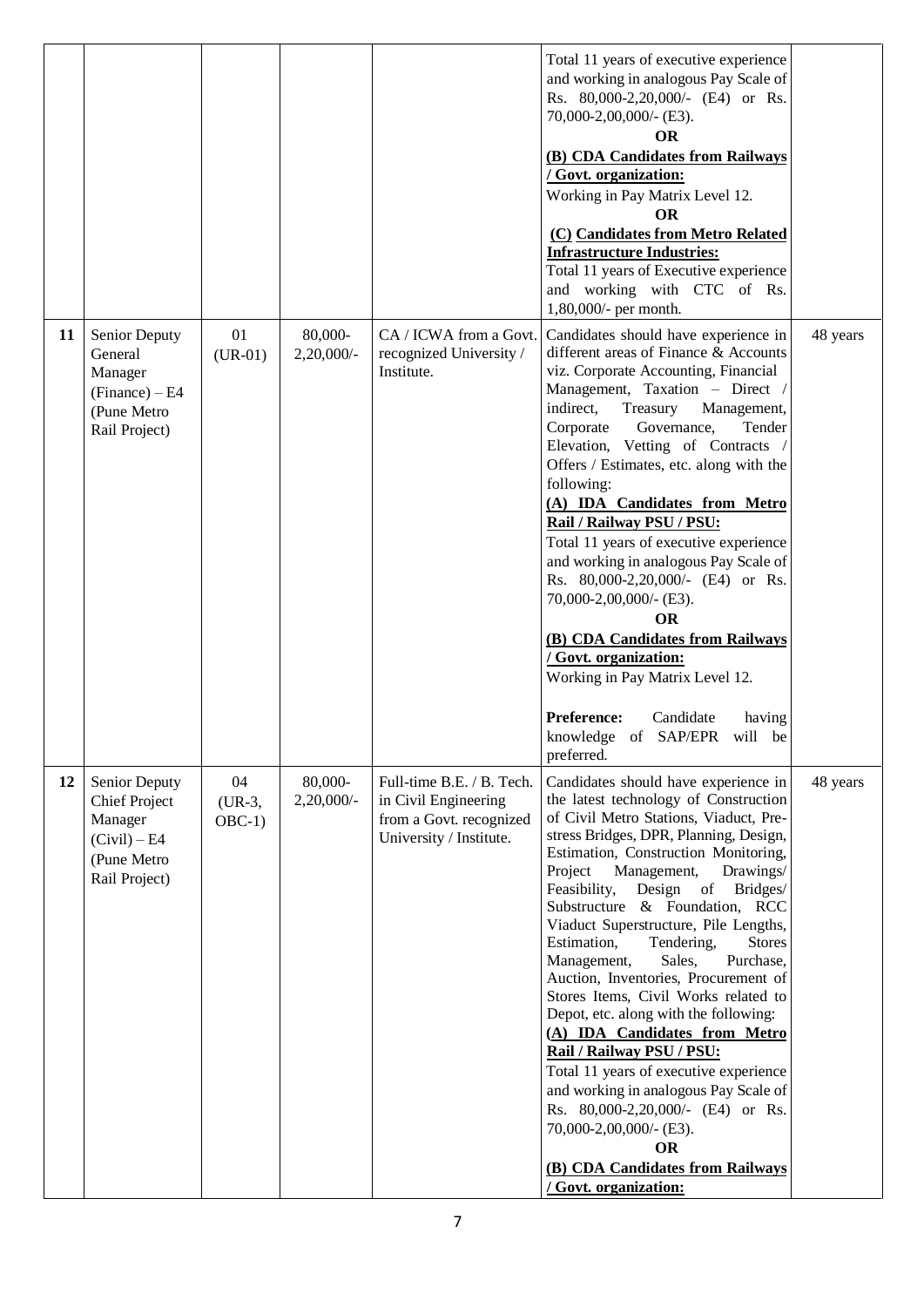|    |                                                                                                              |                             |                             |                                                                                                                                                          | Working in Pay Matrix Level 12.<br><b>OR</b><br>(C) Candidates from Metro Related<br><b>Infrastructure Industries:</b><br>Total 11 years of Executive experience<br>and working with CTC of Rs.<br>1,80,000/- per month.                                                                                                                                                                                                                                                                                                                                                                                                                                                                                                                                                                                                                                                                                                                                                                                                                                                                                                             |          |
|----|--------------------------------------------------------------------------------------------------------------|-----------------------------|-----------------------------|----------------------------------------------------------------------------------------------------------------------------------------------------------|--------------------------------------------------------------------------------------------------------------------------------------------------------------------------------------------------------------------------------------------------------------------------------------------------------------------------------------------------------------------------------------------------------------------------------------------------------------------------------------------------------------------------------------------------------------------------------------------------------------------------------------------------------------------------------------------------------------------------------------------------------------------------------------------------------------------------------------------------------------------------------------------------------------------------------------------------------------------------------------------------------------------------------------------------------------------------------------------------------------------------------------|----------|
| 13 | Deputy Chief<br>Project<br>Manager<br>(Automatic Fare<br>$Collection$ ) – E3<br>(Pune Metro Rail<br>Project) | 01<br>$(UR-01)$             | $70,000 -$<br>$2,00,000/$ - | Full-time B.E. / B. Tech.<br>in Electronics /<br>Electronics &<br>Telecommunications<br>Engineering from a Govt<br>recognized University /<br>Institute. | Candidates should have experience in<br>the field of AFC / Telecom Department<br>and be well conversant with the latest<br>technology in AFC, along with the<br>following:<br>(A) IDA Candidates from Metro<br>Rail / Railway PSU / PSU:<br>Total 7 years of Executive experience<br>and working in analogous Pay Scale<br>of Rs. 70,000-2,00,000/- (E3) or Rs.<br>$60,000-1,80,000/$ - (E2).<br>OR<br>(B) CDA Candidates from Railways<br>/Govt. organizations:<br>Working in Pay Matrix Level 11.<br><b>OR</b><br>(C) Candidates from Metro Related<br><b>Infrastructure Industries:</b><br>Total 7 years of Executive experience<br>and working with CTC of Rs.                                                                                                                                                                                                                                                                                                                                                                                                                                                                   | 45 Years |
| 14 | Deputy Chief<br>Project Manager<br>(Rolling Stock)<br>$-E3$<br>(Pune Metro<br>Rail Project)                  | 02<br>$(UR-01)$<br>$OBC-01$ | 70,000-<br>$2,00,000/$ -    | Full-time B.E. / B. Tech.<br>in Electrical /Mechanical<br>Engineering from a govt.<br>Recognized University /<br>Institute.                              | 1,50,000/- per month.<br>Candidates should have experience in<br>Designing,<br>Manufacturing,<br>Installation, Maintenance of Rolling<br>Stock especially EMU or Metro<br>coaches. Should be well conversant<br>with<br>latest<br>technology<br>and<br>specification of Metro Rolling Stock &<br>International Competitive Bidding,<br>Computerised Designing & Drawing<br>etc. Specific experience related to 25<br>KV AC Voltage Propulsion System,<br>Microprocessor Based Control and<br>Interface with Signalling, hands-on<br>knowledge on various Computer<br>Application along with the following:<br>(A) IDA Candidates from Metro<br>Rail / Railway PSU / PSU:<br>Total 07 years of executive experience<br>and working in analogous Pay Scale of<br>Rs. 70,000-2,00,000/- (E3) or Rs.<br>$60,000-1,80,000/$ - (E2).<br><b>OR</b><br>(B) CDA Candidates from Railways<br>/ Govt. organization:<br>Working in Pay Matrix Level 11.<br><b>OR</b><br>(C) Candidates from Metro Related<br><b>Infrastructure Industries:</b><br>Total 07 years of executive experience<br>and working with CTC of Rs.<br>1,50,000/- per month. | 45 years |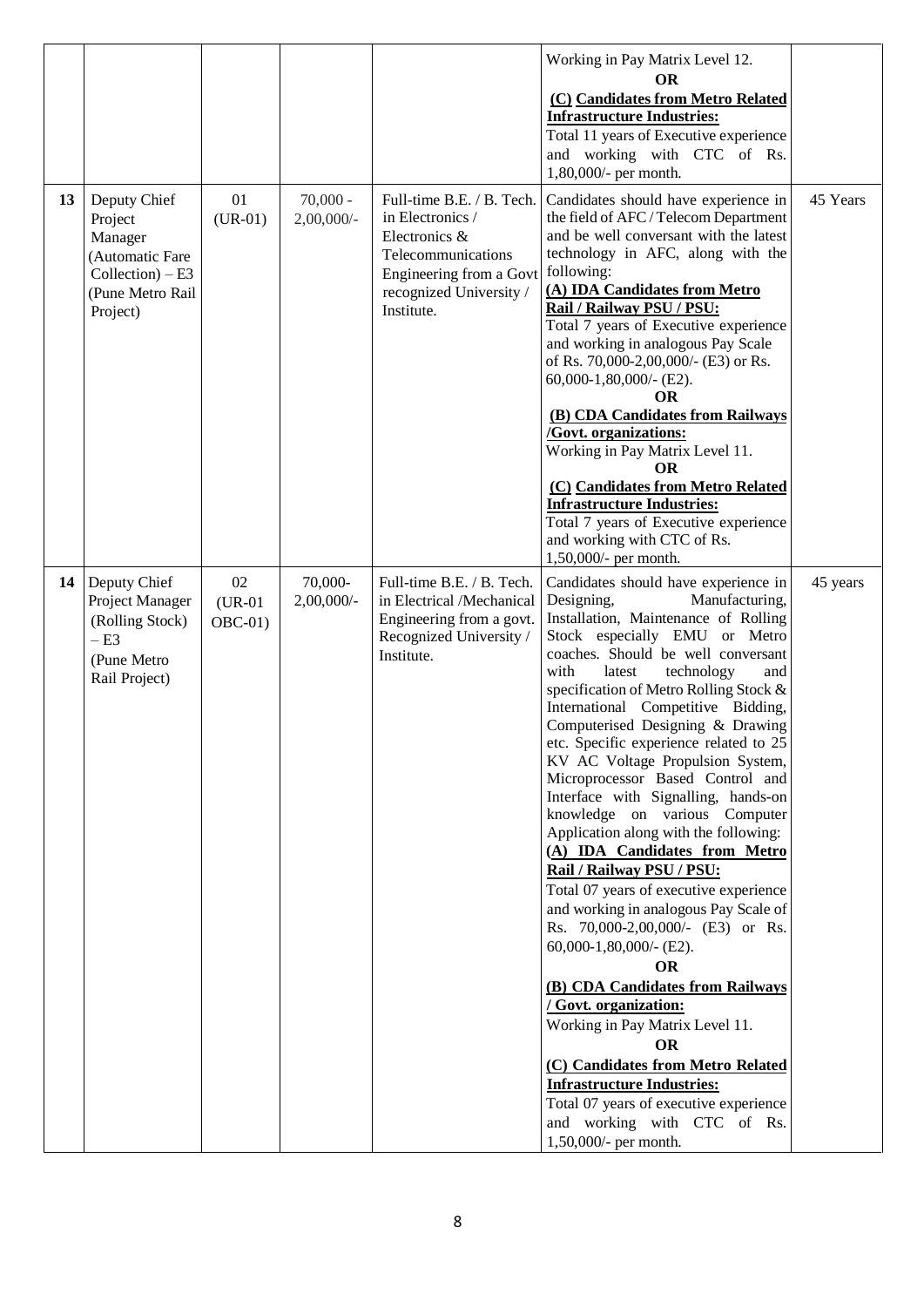| 15 | Deputy Chief<br>Project Manager<br>(Underground/<br>$Electrical$ ) – E3<br>(Pune Metro<br>Rail Project) | 01<br>$(UR-01)$                                        | 70,000-<br>$2,00,000/$ - | Full-time B.E. / B. Tech.<br>in Electrical Engineering<br>from a Govt. recognized<br>University / Institute. | Candidates should have experience in<br>Design,<br>Installation,<br>Testing,<br>Commissioning<br>Tunnelling<br>of<br>Ventilation<br>System,<br>Managing<br>Various Electrical, Air Conditioning,<br>Tunnel<br>Ventilation,<br>Managing<br>Installation, Testing & Commissioning<br>and Operation / Erection of Lift &<br>Escalators, MEP/TVS/ECS system of<br>Underground<br>Railway<br>Station,<br>Firefighting, BMS/SCADA and other<br>building<br>services<br>especially<br>in<br>underground<br>scenario.<br>Candidate<br>should be well conversant in latest<br>technology of Lighting Solutions,<br>HVAC Systems, MEP items. Should<br>have experience in international<br>Competitive<br>Bidding,<br>Design<br>Development<br>Computerised<br>$\sqrt{2}$<br>Designing & Drawing etc. along with<br>the following:<br>(A) IDA Candidates from Metro<br>Rail / Railway PSU / PSU:<br>Total 07 years of executive experience<br>and working in analogous Pay Scale of<br>Rs. 70,000-2,00,000/- (E3) or Rs.<br>$60,000-1,80,000/$ - (E2)<br><b>OR</b><br>(B) CDA Candidates from Railways<br>/ Govt. organization:<br>Working in Pay Matrix Level 11.<br><b>OR</b><br>(C) Candidates from Metro Related<br><b>Infrastructure Industries:</b><br>Total 07 years of executive experience<br>and working with CTC of Rs.<br>$1,50,000/$ - per month.<br>Preference: Candidates worked in<br>solar based projects shall be preferred.<br>Relevant certifications like CIBSE,<br>RBSM, CEng<br>shall<br>be<br>added<br>advantage. | 45 years |
|----|---------------------------------------------------------------------------------------------------------|--------------------------------------------------------|--------------------------|--------------------------------------------------------------------------------------------------------------|---------------------------------------------------------------------------------------------------------------------------------------------------------------------------------------------------------------------------------------------------------------------------------------------------------------------------------------------------------------------------------------------------------------------------------------------------------------------------------------------------------------------------------------------------------------------------------------------------------------------------------------------------------------------------------------------------------------------------------------------------------------------------------------------------------------------------------------------------------------------------------------------------------------------------------------------------------------------------------------------------------------------------------------------------------------------------------------------------------------------------------------------------------------------------------------------------------------------------------------------------------------------------------------------------------------------------------------------------------------------------------------------------------------------------------------------------------------------------------------------------------------------------------|----------|
| 16 | Deputy Chief<br>Project Manager<br>(Civil) – E3<br>(Pune Metro<br>Rail Project)                         | 06<br>$(UR-03,$<br>$OBC-01$ ,<br>$SC-01$ ,<br>$ST-01)$ | 70,000-<br>$2,00,000/$ - | Full-time B.E. / B. Tech.<br>in Civil Engineering<br>from a Govt. recognized<br>University / Institute.      | Candidates should have experience in<br>the latest technology of construction of<br>Civil Metro Stations, Viaduct,<br>Pre-stress Bridges, DPR, Planning,<br>Estimation,<br>Construction<br>Design,<br>Project Management,<br>Monitoring,<br>Drawings / Feasibility, Design of<br>Bridges / Substructure & Foundation,<br>RCC Viaduct Superstructure, Pile<br>Lengths,<br>Estimation,<br>Tendering,<br>Stores Management, Sales, Purchase,<br>Auction, Inventories, Procurement of<br>Stores Items, Civil Works related to<br>Depot, etc. along with the following:<br>(A) IDA Candidates from Metro<br>Rail / Railway PSU / PSU:                                                                                                                                                                                                                                                                                                                                                                                                                                                                                                                                                                                                                                                                                                                                                                                                                                                                                                | 45 years |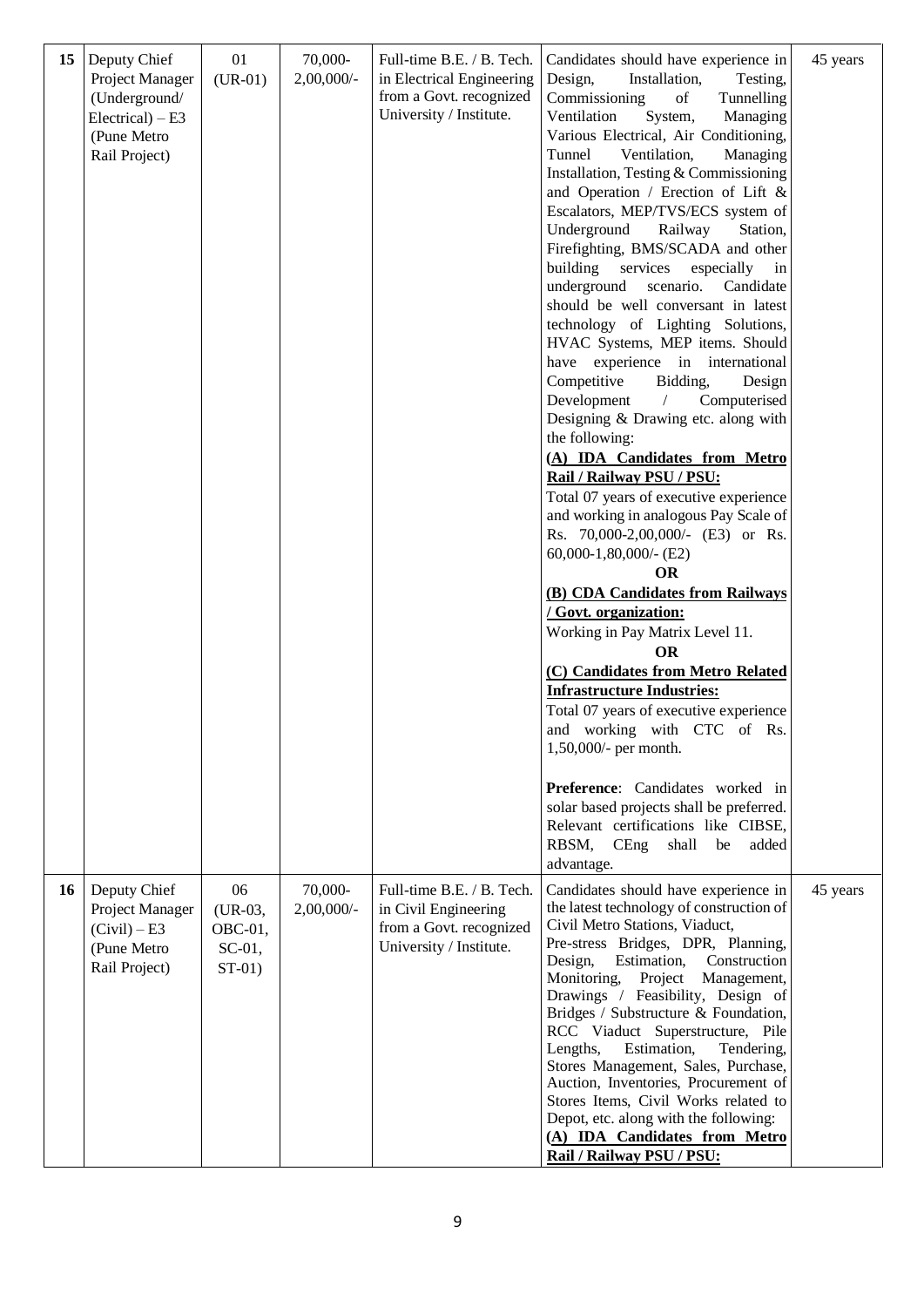|    |                                                                                                   |                 |                           |                                                                          | Total 07 years of executive experience<br>and working in analogous Pay Scale of<br>Rs. 70,000-2,00,000/- (E3) or Rs.<br>$60,000-1,80,000/$ - (E2).<br><b>OR</b><br>(B) CDA Candidates from Railways<br>/ Govt. organization:<br>Working in Pay Matrix Level 11.<br><b>OR</b><br>(C) Candidates from Metro Related<br><b>Infrastructure Industries:</b><br>Total 07 years of executive experience<br>and working with CTC of Rs.<br>1,50,000/- per month.                                                                                                                                                                                                                                                                                                                                                                                                                                                                                                                                                                                                                                                                                                  |          |
|----|---------------------------------------------------------------------------------------------------|-----------------|---------------------------|--------------------------------------------------------------------------|-----------------------------------------------------------------------------------------------------------------------------------------------------------------------------------------------------------------------------------------------------------------------------------------------------------------------------------------------------------------------------------------------------------------------------------------------------------------------------------------------------------------------------------------------------------------------------------------------------------------------------------------------------------------------------------------------------------------------------------------------------------------------------------------------------------------------------------------------------------------------------------------------------------------------------------------------------------------------------------------------------------------------------------------------------------------------------------------------------------------------------------------------------------|----------|
| 17 | Deputy General<br>Manager<br>$(Architecture) -$<br>E <sub>3</sub><br>(Pune Metro<br>Rail Project) | 01<br>$(UR-01)$ | 70,000-<br>$2,00,000/$ -  | Full-time B. Arch. from<br>a Govt. recognized<br>University / Institute. | Candidates should have experience in<br>Architectural Planning and designing<br>of Metro Stations, Architectural<br>Planning and designing of Urban<br>Infrastructure Commercial Projects,<br>Optimization of Metro Station for<br>better utilization of available space,<br>Co-ordination with other teams such as<br>MEP / Lift and Escalators / Civil etc.,<br>proof checking of various drawings,<br>Co-ordination<br>with<br>the<br>project<br>associated<br>contractor<br>and<br>other<br>Delivering<br>professional,<br>project<br>presentation, Sound knowledge of<br>Auto CAD and Auto Desk. etc. along<br>with the following:<br>(A) IDA Candidates from Metro<br>Rail / Railway PSU / PSU:<br>Total 07 years of executive experience<br>and working in analogous Pay Scale of<br>Rs. 70,000-2,00,000/- (E3) or Rs.<br>$60,000-1,80,000/$ - (E2).<br>OR<br>(B) CDA Candidates from Railways<br>/ Govt. organization:<br>Working in Pay Matrix Level 11.<br><b>OR</b><br>(C) Candidates from Metro Related<br><b>Infrastructure Industries:</b><br>Total 7 years of Executive experience<br>and working with CTC of Rs.<br>1,50,000/- per month. | 45 years |
| 18 | Manager<br>$(Finance) - E2$<br>(Pune Metro<br>Rail Project)                                       | 01<br>$(UR-01)$ | $60,000-$<br>$1,80,000/-$ | CA / ICWA from a Govt.<br>recognized University /<br>Institute.          | Candidates should have experience in<br>different areas of Finance & Accounts<br>viz. Corporate Accounting, Financial<br>Management,<br>Taxation - Direct/<br>indirect,<br>Treasury<br>Management,<br>Corporate<br>Governance,<br>Tender<br>Elevation, Vetting of Contracts /<br>Offers / Estimates etc. along with the<br>following:<br>(A) IDA Candidates from Metro<br>Rail / Railway PSU / PSU:<br>Total 04 years of executive experience<br>and working in analogous Pay Scale of<br>Rs. 60,000-1,80,000/- (E2) or Rs.<br>50,000-1,60,000/- (E1).                                                                                                                                                                                                                                                                                                                                                                                                                                                                                                                                                                                                    | 40 years |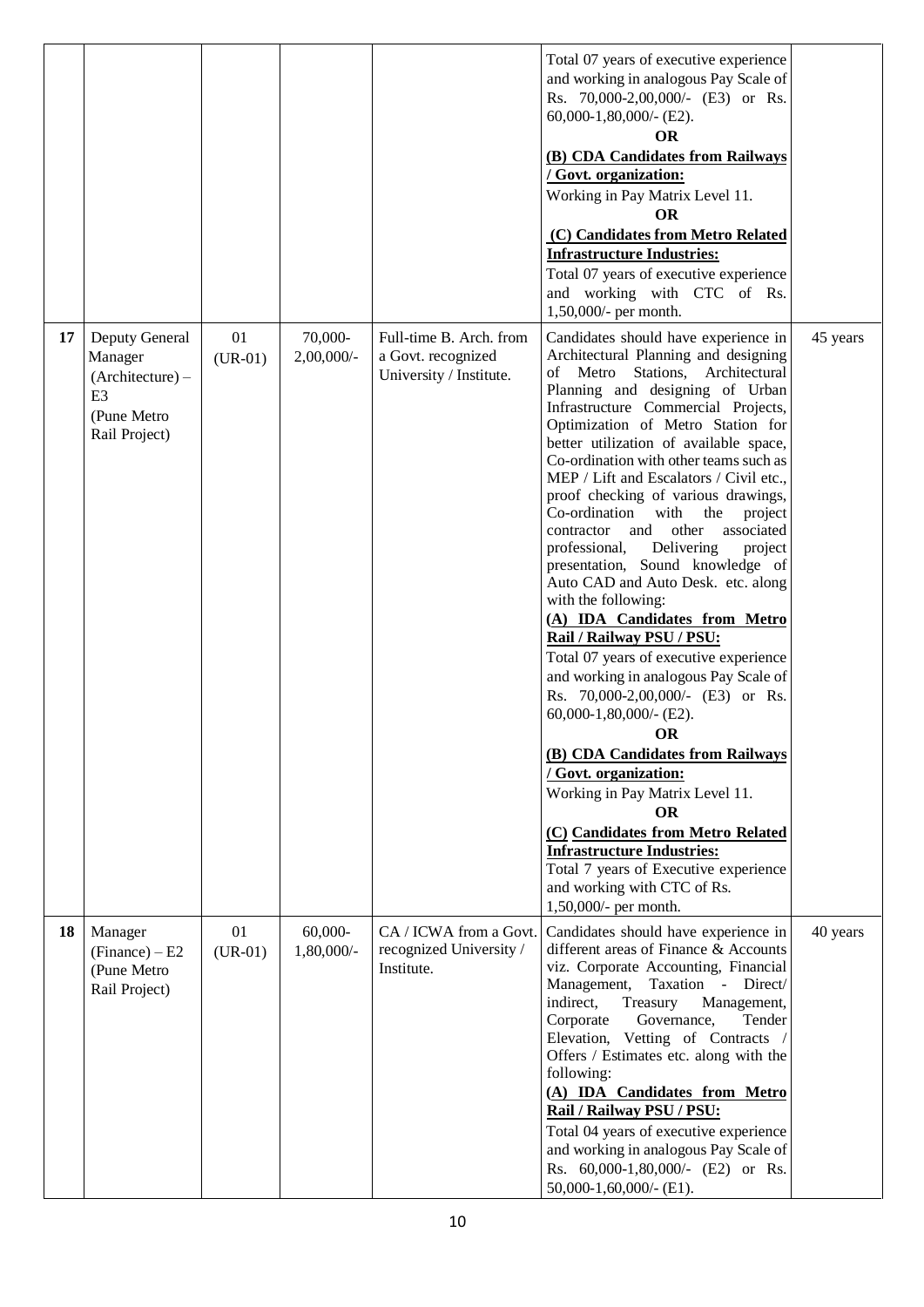|           |                                                           |                 |                         |                                                                                                                                                           | <b>OR</b><br>(B) CDA Candidates from Railways<br>/ Govt. organization:<br>Working in Pay Matrix Level 10.<br><b>Preference:</b><br>Candidate<br>having<br>knowledge of SAP/ERP<br>will be<br>preferred.                                                                                                                                                                                                                                                                                                                                                                                                                                                                                                                                                                                                                                                                                                                                                                                                     |          |
|-----------|-----------------------------------------------------------|-----------------|-------------------------|-----------------------------------------------------------------------------------------------------------------------------------------------------------|-------------------------------------------------------------------------------------------------------------------------------------------------------------------------------------------------------------------------------------------------------------------------------------------------------------------------------------------------------------------------------------------------------------------------------------------------------------------------------------------------------------------------------------------------------------------------------------------------------------------------------------------------------------------------------------------------------------------------------------------------------------------------------------------------------------------------------------------------------------------------------------------------------------------------------------------------------------------------------------------------------------|----------|
| 19        | Manager<br>(Signal) – E2<br>(Pune Metro<br>Rail Project)  | 01<br>$(UR-01)$ | $60,000-$<br>1,80,000/- | Full-time B.E. / B. Tech.<br>in Electronics /<br>Electronics &<br>Telecommunications<br>Engineering from a Govt.<br>recognized University /<br>Institute. | Candidates should have experience in<br>the latest technology in Signalling,<br>along with the following:<br>(A) IDA Candidates from Metro<br>Rail / Railways PSU / PSU:<br>Total 04 years of executive experience<br>and working in analogous Pay Scale of<br>Rs. 60,000-1,80,000/- (E2) or Rs.<br>$50,000-1,60,000/$ - (E1).<br><b>OR</b><br>(B) CDA Candidates from Railways<br>/ Govt. organization:<br>Working in Pay Matrix Level 10.<br><b>OR</b><br>(C) Candidates from Metro Related<br><b>Infrastructure Industries:</b><br>Total 04 years of Executive Experience<br>and working with CTC of Rs.<br>1,30,000/- per month.<br>Preference: Experience of working on                                                                                                                                                                                                                                                                                                                                | 40 years |
| <b>20</b> | Manager<br>(Telecom) – E2<br>(Pune Metro<br>Rail Project) | 01<br>$(UR-01)$ | $60,000-$<br>1,80,000/- | Full-time B.E. / B. Tech.<br>in Electronics /<br>Electronics &<br>Telecommunications<br>Engineering<br>from a Govt. recognized<br>University / Institute. | CBTC will be preferred.<br>Candidates should have experience in<br>the<br>latest<br>technology<br>in<br>OFC,<br>Telecommunication,<br><b>AFC</b><br>equipment, International Competitive<br>Bidding, Computerized Designing and<br>Drawing etc. along with the following:<br>(A) IDA Candidates from Metro<br>Rail / Railway PSU / PSU:<br>Total 04 years of executive experience<br>and working in analogous Pay Scale of<br>Rs. 60,000-1,80,000/- (E2) or Rs.<br>$50,000-1,60,000/$ - (E1).<br><b>OR</b><br>(B) CDA Candidates from Railways<br>/ Govt. organization:<br>Working in Pay Matrix Level 10.<br><b>OR</b><br>(C) Candidates from Metro Related<br><b>Infrastructure Industries:</b><br>Total 04 years of Executive Experience<br>and working with CTC of Rs.<br>1,30,000/- per month.<br>Preference: Specific experience in<br>interface of telecom and wireless<br>interface with CBTC Train. Signalling,<br>Networking<br>experience,<br>server<br>virtualization<br>project<br>shall<br>be | 40 years |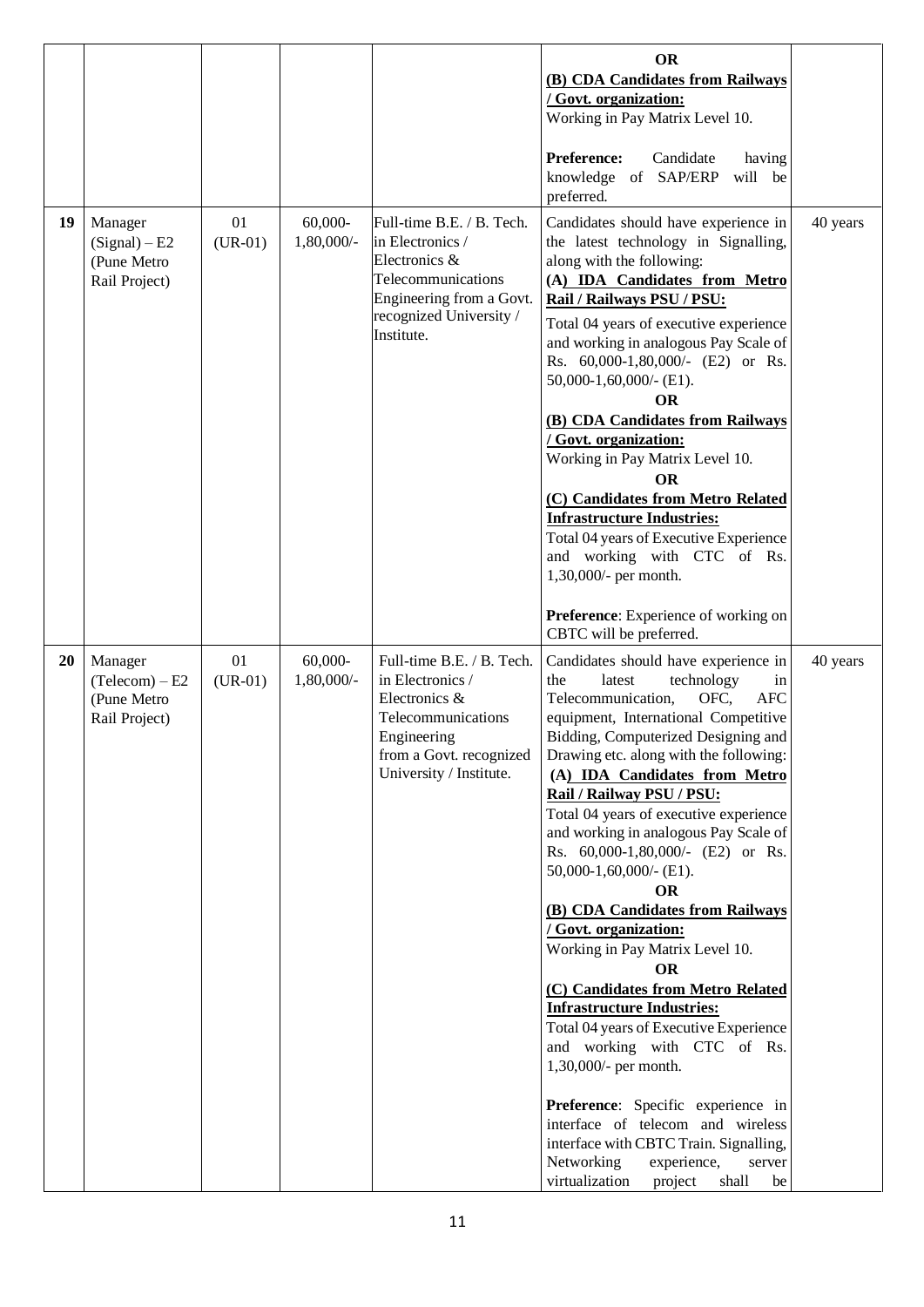|    |                                                                                  |                             |                         |                                                                                                                                         | preferred. Experience of implementing<br>open loop AFC System shall be an<br>added advantage.                                                                                                                                                                                                                                                                                                                                                                                                                                                                                                                                                                                                                                                                                                                                                                                                                                                                                                                                                                                                                     |          |
|----|----------------------------------------------------------------------------------|-----------------------------|-------------------------|-----------------------------------------------------------------------------------------------------------------------------------------|-------------------------------------------------------------------------------------------------------------------------------------------------------------------------------------------------------------------------------------------------------------------------------------------------------------------------------------------------------------------------------------------------------------------------------------------------------------------------------------------------------------------------------------------------------------------------------------------------------------------------------------------------------------------------------------------------------------------------------------------------------------------------------------------------------------------------------------------------------------------------------------------------------------------------------------------------------------------------------------------------------------------------------------------------------------------------------------------------------------------|----------|
| 21 | Manager<br>$(Traction) - E2$<br>(Pune Metro<br>Rail Project)                     | 01<br>$(UR-01)$             | $60,000-$<br>1,80,000/- | Full-time B.E. / B. Tech.<br>in Electrical Engineering<br>from a Govt.<br>recognized University /<br>Institute.                         | Candidates should have experience in<br>the latest technology of Railway /<br>Metro Traction Designing &<br>Construction and Power Supply, OHE<br>International<br>and<br>Competitive<br>Bidding, Computerized Designing and<br>Drawing,<br>along<br>with<br>etc.<br>the<br>following:<br>(A) IDA Candidates from Metro<br>Rail / Railway PSU / PSU:<br>Total 04 years of executive experience<br>and working in analogous Pay Scale of<br>Rs. 60,000-1,80,000/- (E2) or Rs.<br>$50,000-1,60,000/$ - (E1).<br><b>OR</b><br>(B) CDA Candidates from Railways<br>/ Govt. organization:<br>Working in Pay Matrix Level 10.<br><b>OR</b><br>(C) Candidates from Metro Related<br><b>Infrastructure Industries:</b><br>Total 04 years of Executive Experience<br>and working with CTC of Rs.<br>1,30,000/- per month.<br>Preference: Specific experience in the<br>design of 25 KV AC traction, HV cable<br>laying shall be preferred.                                                                                                                                                                                 | 40 years |
| 22 | Assistant<br>Manager<br>(Rolling Stock)<br>$-E1$<br>(Pune Metro<br>Rail Project) | 04<br>$(UR-03,$<br>$OBC-01$ | 50,000-<br>$1,60,000/-$ | Full-time B.E. / B. Tech.<br>in Electrical / Mechanical Designing,<br>Engineering from a Govt.<br>recognized University /<br>Institute. | Candidates should have experience in<br>Manufacturing,<br>and<br>Installation, Maintenance of Rolling<br>Stock especially EMU or Metro<br>coaches. Should be well conversant<br>with<br>and<br>technology<br>latest<br>specification of Metro Rolling Stock &<br>International Competitive Bidding,<br>Computerised Designing & Drawing<br>etc. Specific experience related to 25<br>KV AC Voltage Propulsion System,<br>Microprocessor Based Control and<br>Interface with Signalling, hand on<br>knowledge on various Computer<br>Application is required. Candidates<br>should have experience in Installation,<br>Testing & Commissioning,<br>Site<br>Maintenance Procedures of Electrical<br>& Mechanical Systems in Metro<br>Stock<br>and<br>should<br>Rolling<br>be<br>conversant with Brake, Bogie, APS, Cl<br>etc. along with the following:<br>(A) IDA Candidates from Metro<br>Rail /Railway PSU / PSU:<br>Total 05 years of supervisory<br>experience and working in Pay Scale<br>of Rs. 46,000-1,45,000/- (S4) or Total<br>05 years of supervisory experience<br>including 03 Years of experience in | 35 years |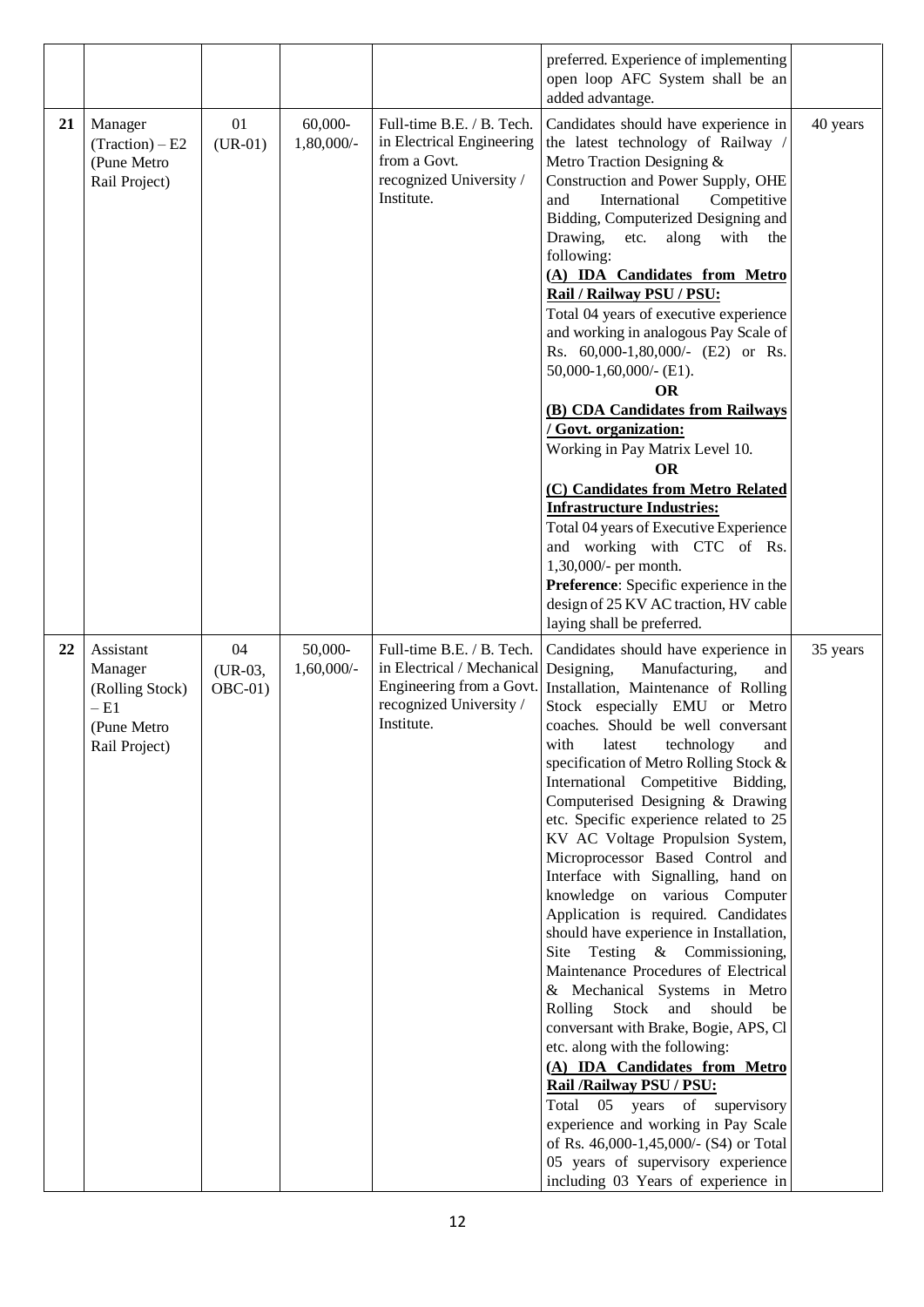|    |                                                                                                              |                 |                          |                                                                                                                                                                         | Pay Scale of Rs. 40,000-1,25,000/-<br>$(S3)$ .<br><b>OR</b><br>(B) CDA Candidates from Railways<br>/ Govt. organization:<br>Minimum 03 years of supervisory<br>experience in Pay Matrix Level 7/8.<br><b>OR</b><br>(C) Candidates from Metro Related<br><b>Infrastructure Industries:</b><br>Total<br>05 years of Supervisory<br>Experience and working with CTC of<br>Rs. 1,00,000/- per month.                                                                                                                                                                                                                                                                                                                                                                                                                                                                                                                                                                                                                                                              |          |
|----|--------------------------------------------------------------------------------------------------------------|-----------------|--------------------------|-------------------------------------------------------------------------------------------------------------------------------------------------------------------------|---------------------------------------------------------------------------------------------------------------------------------------------------------------------------------------------------------------------------------------------------------------------------------------------------------------------------------------------------------------------------------------------------------------------------------------------------------------------------------------------------------------------------------------------------------------------------------------------------------------------------------------------------------------------------------------------------------------------------------------------------------------------------------------------------------------------------------------------------------------------------------------------------------------------------------------------------------------------------------------------------------------------------------------------------------------|----------|
| 23 | Assistant<br>Manager<br>$(Operations)$ –<br>E1<br>(Pune<br>Metro Rail<br>Project)                            | 01<br>$(UR-01)$ | 50,000-<br>$1,60,000/$ - | B.E. / B. Tech. in<br>Electrical / Electronics/<br>Electronics &<br>Telecommunication<br>or equivalent discipline<br>from a Govt. recognized<br>Institute / University. | Candidates should have experience in<br>train operations, maintenance training,<br>traffic works etc. in Railway/Metro<br>Rail. Specific Experience in training<br>of operation staff, Documentation for<br>various statutory approvals, risk<br>management is desirable. Professional<br>Certifications of PMP, IAPM, CAPM<br>or any other shall be an added<br>advantage along with the following:<br>(A) IDA Candidates from Metro<br>Rail / Railway PSU / PSU:<br>05 years of supervisory<br>Total<br>experience and working in Pay Scale<br>of Rs. 46,000-1,45,000/- (S4) or Total<br>05 years of supervisory experience<br>including 3 Years in Pay Scale of Rs.<br>40,000-1,25,000/- (S3).<br><b>OR</b><br>(B) CDA Candidates from Railways/<br><b>Govt.</b> organizations:<br>Minimum<br>03<br>supervisory<br>years<br>experience in Pay Matrix Level 7/8.<br><b>OR</b><br>(C) Candidates from Metro Related<br><b>Infrastructure Industries:</b><br>Total 05 years of Supervisory<br>Experience and working with CTC of<br>Rs. 1,00,000/- per month. | 35 Years |
| 24 | Assistant<br>Manager<br>(Safety,<br>Training & Co-<br>ordination) $- E1$<br>(For Pune Metro<br>Rail Project) | 01<br>$(UR-1)$  | 50,000-<br>$1,60,000/$ - | Full time B.E. / B. Tech.<br>in Electrical / Civil /<br><b>Mechanical Engineering</b><br>or relevant discipline<br>from a Govt. recognized<br>University / Institute.   | Candidates should have experience in<br>Train Operations, Constructional,<br>Passenger & Operational Safety in<br>Metro, Training activities and<br>co-ordination, dealing with OEM<br>trainers to ensure proper training to<br>staff. Candidate shall have experience<br>and overall knowledge in Operation &<br>Maintenance of subsystems like Train<br>Operations, Electrical System, and<br>Passenger safety and amenities of<br>Metro Rail / Railways / Railway PSUs<br>/ Govt. Organizations / PSUs / Metro<br>Related Infrastructure Industries along<br>with the following:<br>(A) IDA Candidates from Metro<br>Rail / Railway PSU / PSU:<br>Total 5 years of supervisory experience<br>and working in Pay Scale of Rs.<br>46,000-1,45,000/- (S4) or Total 05                                                                                                                                                                                                                                                                                         | 35 years |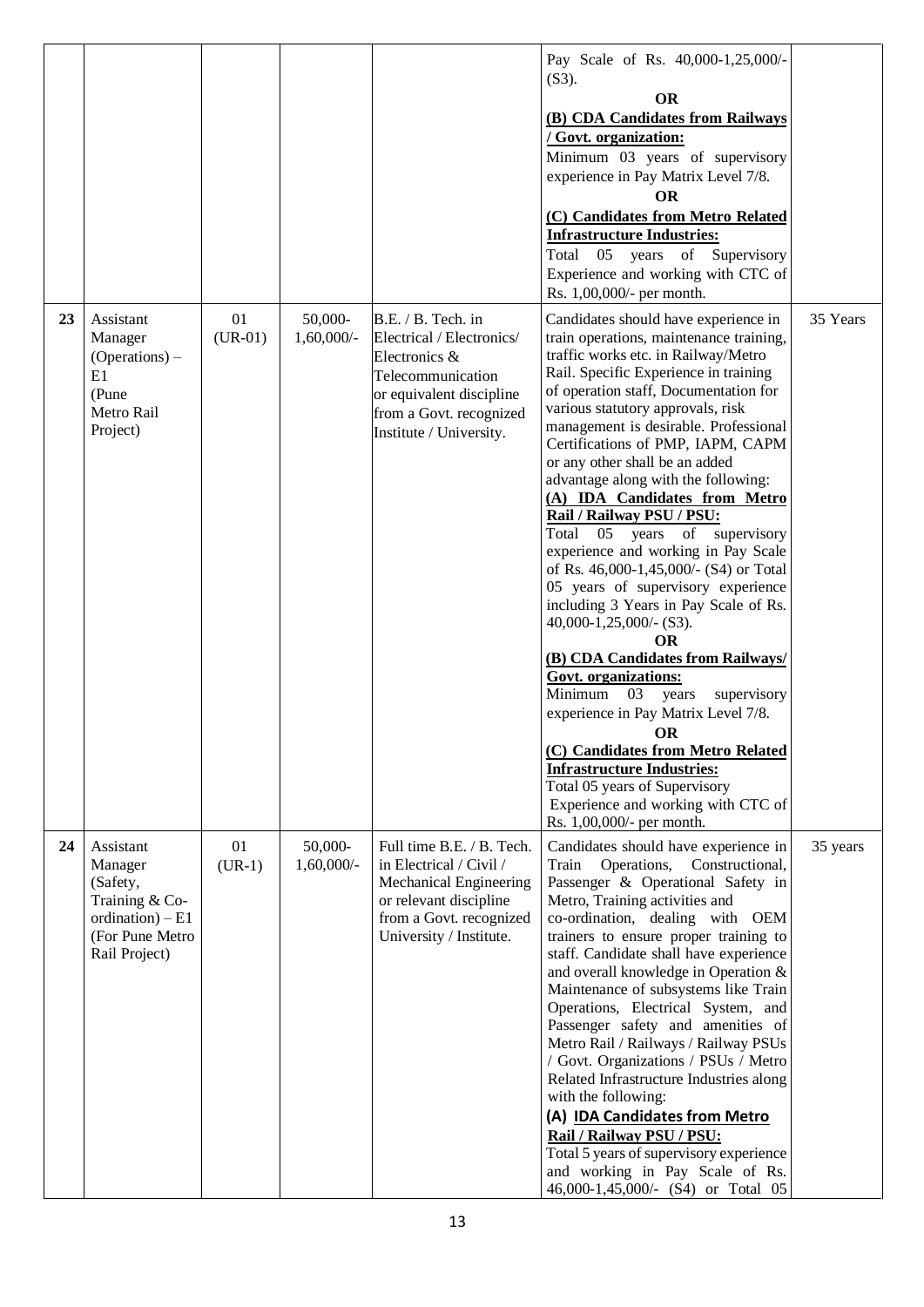|    |                                                                             |                             |                         |                                                                                               | years of supervisory experience<br>including 3 years in Pay Scale of Rs.<br>$40,000 - 1,25,000/-(S3)$ .<br>OR<br>(B) CDA Candidates from Railways/<br>Govt. organizations:<br>Experience of Minimum 03 years in<br>Pay Matrix Level 7/8.<br>OR<br>(C) The candidates from Metro<br><b>Related Infrastructure Industries:</b><br>Total 05 years of Supervisory<br>Experience and working with CTC of<br>Rs. 1,00,000/- per month.                                                                                                                                                                                                                                                                                                                                                                                                                         |          |
|----|-----------------------------------------------------------------------------|-----------------------------|-------------------------|-----------------------------------------------------------------------------------------------|----------------------------------------------------------------------------------------------------------------------------------------------------------------------------------------------------------------------------------------------------------------------------------------------------------------------------------------------------------------------------------------------------------------------------------------------------------------------------------------------------------------------------------------------------------------------------------------------------------------------------------------------------------------------------------------------------------------------------------------------------------------------------------------------------------------------------------------------------------|----------|
| 25 | Assistant<br>Manager<br>$(Finance) - E1$<br>(Pune<br>Metro Rail<br>Project) | 02<br>$(UR-01)$<br>$OBC-01$ | 50,000-<br>$1,60,000/-$ | CA / ICWA from a Govt.<br>recognized University /<br>Institute.                               | Candidates should have experience in<br>different areas of Finance & Accounts<br>viz. Corporate Accounting, Financial<br>Management, Taxation - Direct /<br>Indirect, Treasury Management,<br>Corporate Governance, Tender<br>Evaluation, Vetting of Contracts /<br>Offers /Estimates, etc. along with the<br>following:<br>(A) IDA Candidates from Metro<br>Rail / Railway PSU / PSU:<br>Total 05 years of supervisory<br>experience and working in Pay Scale<br>of Rs. 46,000-1,45,000/- (S4)<br><sub>or</sub><br>Total 05 years of supervisory<br>experience including 3 Years in Pay<br>Scale of Rs. 40,000-1,25,000/- (S3).<br>OR<br>(B) CDA Candidates from Railways<br><b>/Govt.</b> organizations:<br>Experience of Minimum 03 years in<br>Pay Matrix Level 7/8.<br>Preference: Candidate having<br>knowledge of SAP / ERP will be<br>preferred. | 35 Years |
| 26 | Assistant<br>Manager<br>$(HR) - E1$<br>(Pune<br>Metro Rail<br>Project)      | 01<br>$(UR-01)$             | 50,000-<br>$1,60,000/-$ | Any graduate with full<br>time MBA (HR) from a<br>Govt. recognized<br>University / Institute. | Candidates should have experience in<br>the field of HR including knowledge<br>of recruitment, HR policies, salary /<br>wages process, staff welfare,<br>Establishment matters, etc. along with<br>the following:<br>(A) IDA Candidates from Metro<br>Rail / Railway PSU/PSU:<br>Total 05 years of supervisory<br>experience and working in Pay Scale<br>of Rs. $46,000 - 1,45,000/$ - (S4)<br><b>or</b><br>Total 05 years of supervisory<br>experience including 3 Years in Pay<br>Scale of Rs. 40,000-1,25,000/- (S3).<br>$\overline{\text{OR}}$<br>(B) CDA Candidates from Railways<br><b>/Govt. organizations:</b><br>Experience of Minimum 03 years in<br>Pay Matrix Level 7/8.<br>Preference: Candidate having                                                                                                                                     | 35 Years |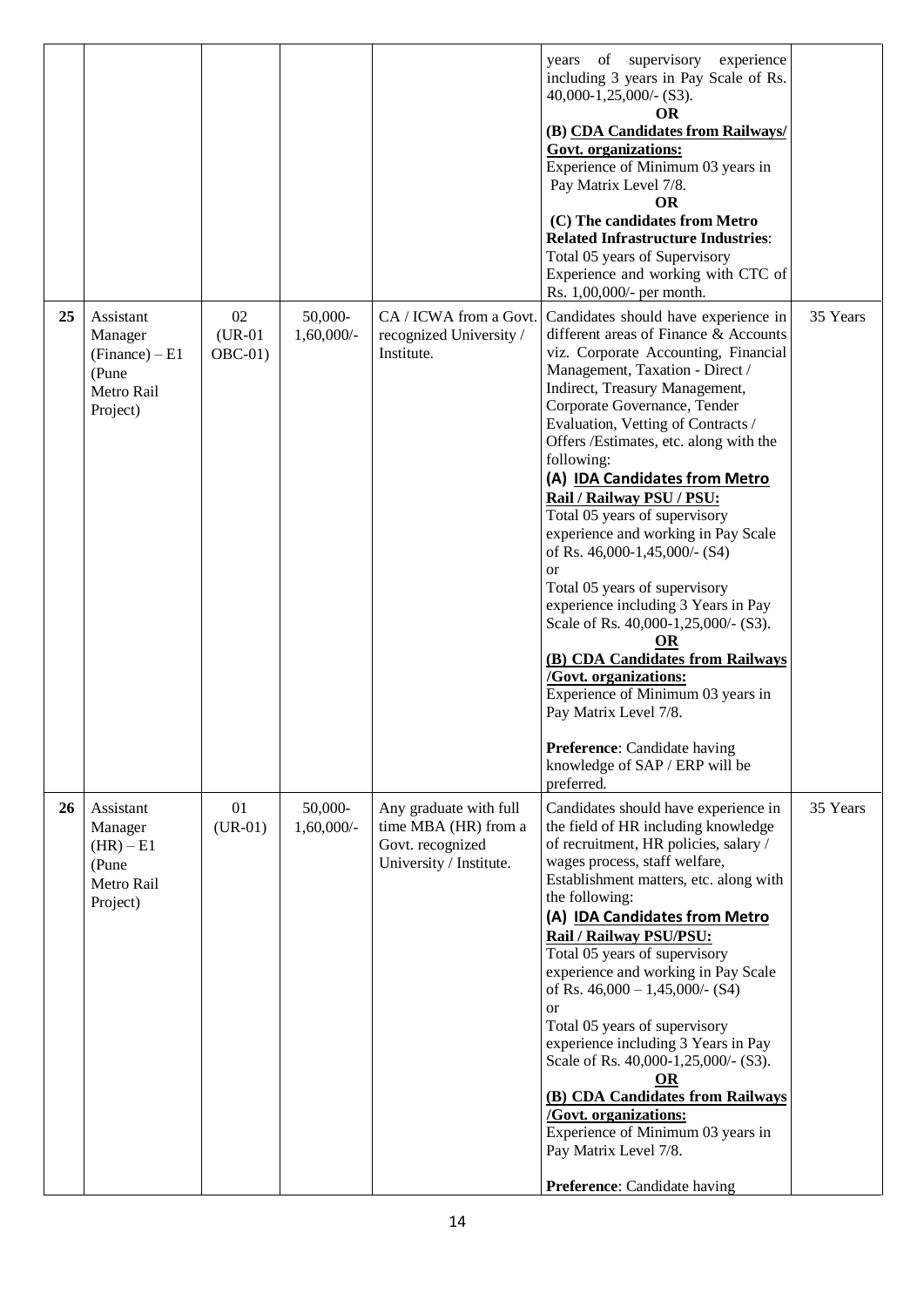|    |                                                                            |                 |                           |                                                                                                                                                                                                                                                                                                                                                                                             | knowledge of SAP / ERP will be<br>preferred.                                                                                                                                                                                                                                                                                                                                                                                                                                                                                                                                                                                      |          |
|----|----------------------------------------------------------------------------|-----------------|---------------------------|---------------------------------------------------------------------------------------------------------------------------------------------------------------------------------------------------------------------------------------------------------------------------------------------------------------------------------------------------------------------------------------------|-----------------------------------------------------------------------------------------------------------------------------------------------------------------------------------------------------------------------------------------------------------------------------------------------------------------------------------------------------------------------------------------------------------------------------------------------------------------------------------------------------------------------------------------------------------------------------------------------------------------------------------|----------|
| 27 | Fire Officer $-$<br>S <sub>3</sub><br>(For Pune)<br>Metro Rail<br>Project) | 01<br>$(UR-01)$ | $40,000-$<br>$1,25,000/-$ | Full time advanced<br>Diploma in Fire<br>Engineering from<br><b>National Fire</b><br>Service College,<br>Nagpur, Ministry of<br>Home Affairs, Govt.<br>of India or the State<br>Fire Academy, Govt.<br>of Maharashtra.<br><b>OR</b><br>Has passed the<br>Membership<br>examination of the<br>Institute of Fire<br>Engineers, India or<br>Institute of Fire<br>Engineers, United<br>Kingdom. | Minimum 03 years of total supervisory<br>experience in the field of fire services<br>in Metro Rail/Railways, Railway<br>PSUs/Govt. organizations/PSUs/<br>Metro related infrastructure industries,<br>along with the following:<br>(A) IDA Candidates from Metro Rai<br>1/ Railway PSU/PSU:<br>Working in Pay Scale of<br>Rs. 35,000-1,10,000/- or<br>Rs. 33,000-1,00,000/-<br><b>OR</b><br>(B) CDA Candidates from Railways<br>Govt. organizations:<br>Working in Pay Matrix Level 6/7.<br><b>OR</b><br>(C) Candidates from Metro Related<br><b>Infrastructure Industries:</b><br>Working with CTC of Rs. 45,000/- per<br>month. | 40 years |

 $UR = Unreserved$ ,  $SC = Schedued$  caste,  $ST = Schedued$  Tribe,  $OBC = Other$  Backward Class,

EWS= Economically Weaker Section

1) Number of vacancies mentioned above may increase or decrease as per the requirement of Maha Metro.

2) Candidates selected will be eligible for DA, Perks and other allowance as applicable in Maha Metro.

3) Age Limits and Experience will be reckoned as on the Closing Date of the application.

**SELECTION PROCESS:** The selection process will comprise of Personal Interview followed by Document Verification and Medical Examination as per the post's category. The selection process would judge different facets of knowledge, skills, experience, expertise, aptitude, and physical fitness. The candidates will be shortlisted for an interview, based on their eligibility / qualifications/ experience in the relevant field. If sufficient candidates are not available for the advertised post, then candidates with lesser service length / higher age / lesser experience / relaxed qualification etc. may be considered for short-listing in the same post / appropriate lower grade post, and based on the performance during the interview.

**MEDICAL EXAMINATION:** The selected candidate will have to undergo medical fitness examination in Maha Metro's nominated hospital as per the prescribed medical category. The details of medical standards can be seen on Maha Metro's website **[www.punemetrorail.org](http://www.punemetrorail.org/)** under the link CAREERS.

## **HOW TO APPLY:**

- 1. Candidates are required to apply online through Maha Metro's website **www.punemetrorail.org** only. No other means / mode of application will be accepted.
- 2. Candidates are required to have a valid personal Email ID and mobile number. They should be kept active during the entire period of this recruitment process. In case a candidate does not have a valid personal email ID, he/she should create his/her new Email ID before applying online. Under no circumstances, he/she should share/mention the Email ID and its login password to any other person. Also, the candidate should have a functional mobile number to complete the application process.
- 3. To access the online application, candidates are required to visit Maha Metro's website **[www.punemetrorail.org](http://www.punemetrorail.org/)** and click on the link "CAREERS" Thereafter, he/she may open the desired recruitment notification for which online application is to be filled.
- 4. Candidates are required to read the entire vacancy notification and its instructions carefully to make themselves familiar with the eligibility, age criteria, other conditions, norms, etc. for the desired post and all the related information, instructions of this recruitment process.
- 5. **Candidates shall apply online** by going to sub link titled as "**Apply Online**" and follow the instructions given therein carefully for Online registration and application.
- 6. The Online applications shall remain active from **10:00 hrs. of 01/03/2022** to **18:00 hrs. of 21/03/2022** only. In order to avoid last minute rush and inconvenience, the candidates are advised to apply sufficiently before the closing time and the date of the online application process. Maha Metro, Pune will not be responsible for any network problems/interruptionsin the submission